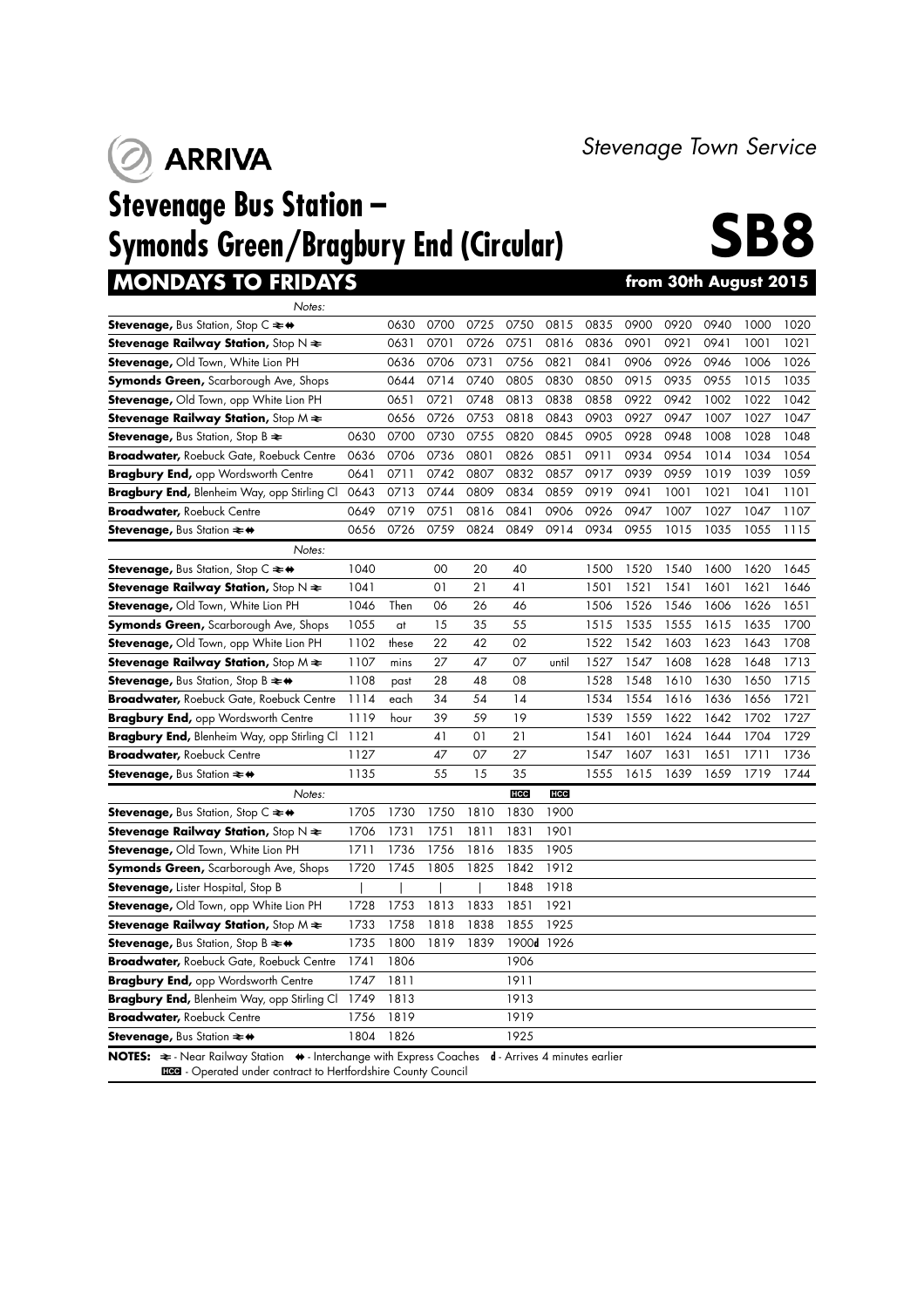**ARRIVA**  $\mathcal{O}$ 

# **Stevenage Bus Station – Symonds Green/Bragbury End (Circular)**



*Stevenage Town Service*

### **SATURDAYS from 30th August 2015**

| Notes:                                                                                                                                                                                                               |      |      |            |            |      |      |      |       |    |    |       |      |
|----------------------------------------------------------------------------------------------------------------------------------------------------------------------------------------------------------------------|------|------|------------|------------|------|------|------|-------|----|----|-------|------|
| <b>Stevenage, Bus Station, Stop C <math>\rightleftarrows</math> <math>\leftrightarrow</math></b>                                                                                                                     | 0630 | 0700 | 0730       | 0800       | 0830 | 0900 | 0930 |       | 00 | 30 |       | 1700 |
| Stevenage Railway Station, Stop $N \geq$                                                                                                                                                                             | 0631 | 0701 | 0731       | 0801       | 0831 | 0901 | 0931 |       | 01 | 31 |       | 1701 |
| Stevenage, Old Town, White Lion PH                                                                                                                                                                                   | 0636 | 0706 | 0736       | 0806       | 0836 | 0906 | 0936 | Then  | 06 | 36 |       | 1706 |
| <b>Symonds Green, Scarborough Ave, Shops</b>                                                                                                                                                                         | 0644 | 0715 | 0745       | 0815       | 0845 | 0915 | 0945 | at    | 15 | 45 |       | 1715 |
| Stevenage, Old Town, opp White Lion PH                                                                                                                                                                               | 0651 | 0722 | 0752       | 0822       | 0852 | 0922 | 0952 | these | 22 | 52 |       | 1722 |
| <b>Stevenage Railway Station, Stop M <math>\neq</math></b>                                                                                                                                                           | 0656 | 0727 | 0757       | 0827       | 0857 | 0927 | 0957 | mins  | 27 | 57 | until | 1727 |
| <b>Stevenage, Bus Station, Stop B <math>\rightleftarrows</math> +</b>                                                                                                                                                | 0658 | 0728 | 0758       | 0828       | 0900 | 0930 | 1000 | past  | 30 | 00 |       | 1730 |
| <b>Broadwater, Roebuck Gate, Roebuck Centre</b>                                                                                                                                                                      | 0704 | 0734 | 0804       | 0834       | 0906 | 0936 | 1006 | each  | 36 | 06 |       | 1736 |
| <b>Bragbury End, opp Wordsworth Centre</b>                                                                                                                                                                           | 0709 | 0739 | 0809       | 0839       | 0911 | 0941 | 1011 | hour  | 41 | 11 |       | 1741 |
| Bragbury End, Blenheim Way, opp Stirling Cl                                                                                                                                                                          | 0711 | 0741 | 0811       | 0841       | 0913 | 0943 | 1013 |       | 43 | 13 |       | 1743 |
| <b>Broadwater, Roebuck Centre</b>                                                                                                                                                                                    | 0717 | 0747 | 0817       | 0847       | 0919 | 0949 | 1019 |       | 49 | 19 |       | 1749 |
| <b>Stevenage, Bus Station <math>\rightleftharpoons</math> ↔</b>                                                                                                                                                      | 0725 | 0755 | 0825       | 0855       | 0927 | 0957 | 1027 |       | 57 | 27 |       | 1757 |
| Notes:                                                                                                                                                                                                               |      |      | <b>HCC</b> | <b>HCC</b> |      |      |      |       |    |    |       |      |
| <b>Stevenage, Bus Station, Stop C ≥ +</b>                                                                                                                                                                            | 1730 | 1800 | 1830       | 1900       |      |      |      |       |    |    |       |      |
| Stevenage Railway Station, Stop $N \geq$                                                                                                                                                                             | 1731 | 1801 | 1831       | 1901       |      |      |      |       |    |    |       |      |
| Stevenage, Old Town, White Lion PH                                                                                                                                                                                   | 1736 | 1806 | 1835       | 1905       |      |      |      |       |    |    |       |      |
| <b>Symonds Green, Scarborough Ave, Shops</b>                                                                                                                                                                         | 1745 | 1814 | 1842       | 1912       |      |      |      |       |    |    |       |      |
| <b>Stevenage, Lister Hospital, Stop B</b>                                                                                                                                                                            |      |      | 1848       | 1918       |      |      |      |       |    |    |       |      |
| Stevenage, Old Town, opp White Lion PH                                                                                                                                                                               | 1752 | 1821 | 1851       | 1921       |      |      |      |       |    |    |       |      |
| <b>Stevenage Railway Station, Stop M <math>\neq</math></b>                                                                                                                                                           | 1757 | 1826 | 1855       | 1925       |      |      |      |       |    |    |       |      |
| <b>Stevenage, Bus Station, Stop B <math>\rightleftarrows</math> +</b>                                                                                                                                                | 1800 | 1827 | 1900d      | 1926       |      |      |      |       |    |    |       |      |
| <b>Broadwater, Roebuck Gate, Roebuck Centre</b>                                                                                                                                                                      | 1806 |      | 1906       |            |      |      |      |       |    |    |       |      |
| <b>Bragbury End, opp Wordsworth Centre</b>                                                                                                                                                                           | 1811 |      | 1911       |            |      |      |      |       |    |    |       |      |
| Bragbury End, Blenheim Way, opp Stirling Cl                                                                                                                                                                          | 1813 |      | 1913       |            |      |      |      |       |    |    |       |      |
| <b>Broadwater, Roebuck Centre</b>                                                                                                                                                                                    | 1819 |      | 1919       |            |      |      |      |       |    |    |       |      |
| Stevenage, Bus Station $\rightleftharpoons$ ↔                                                                                                                                                                        | 1827 |      | 1925       |            |      |      |      |       |    |    |       |      |
| <b>NOTES:</b> $\Rightarrow$ - Near Railway Station $\leftrightarrow$ - Interchange with Express Coaches <b>d</b> - Arrives 4 minutes earlier<br><b>Hed</b> - Operated under contract to Hertfordshire County Council |      |      |            |            |      |      |      |       |    |    |       |      |